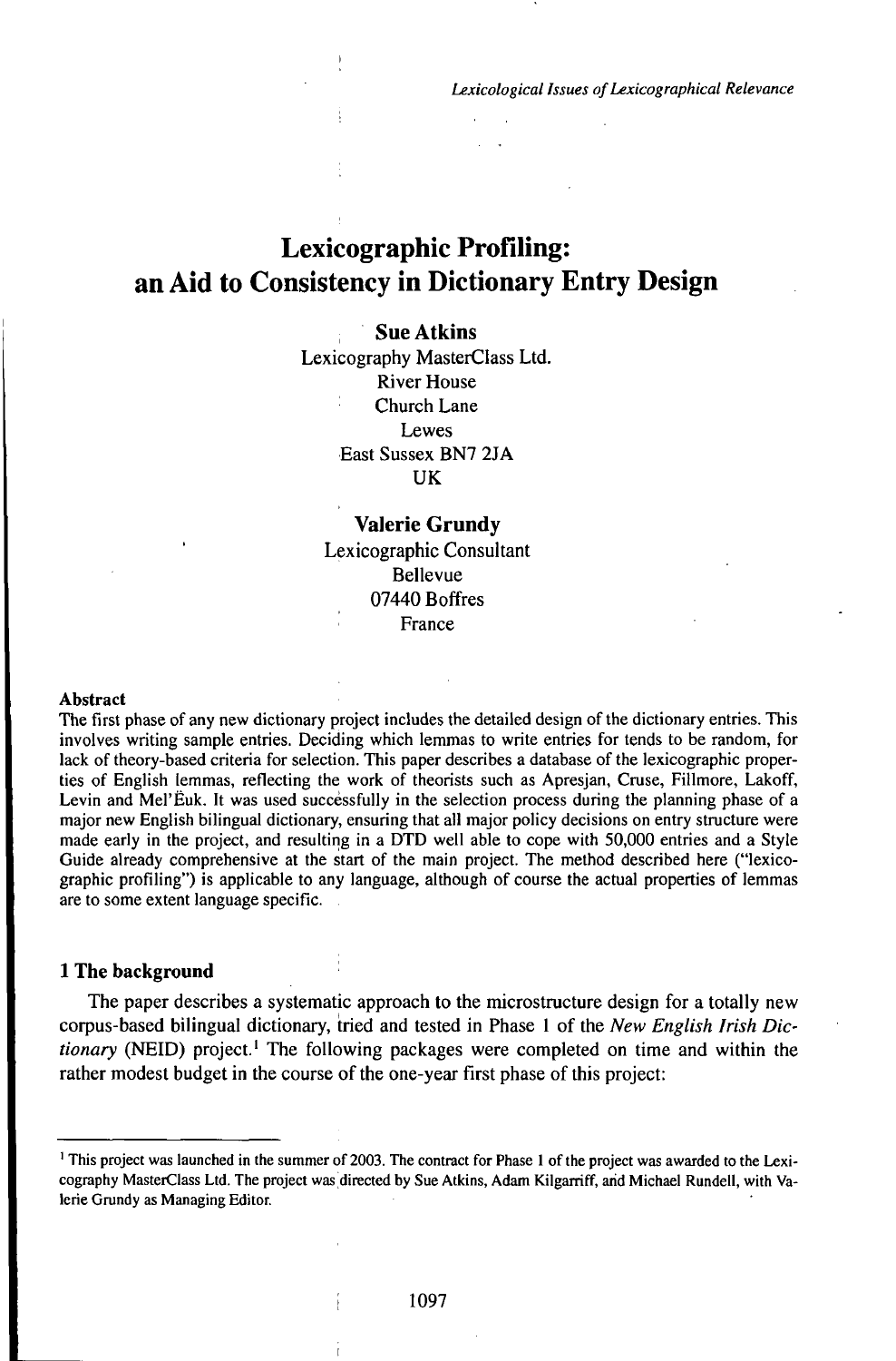- 1. a design for a customised lexicographical corpus;
- 2. a 225 million word corpus of English (Hiberno-, British and American), and a 30 million word corpus of Irish, all linguistically annotated to a high level;
- 3. software: a corpus query system with the corpora loaded;
- 4. a user profile, a set of headword selection principles and a headword list;
- 5. a list of linguistic labels for marking register, style, domain, variety etc.;
- 6. 100 sample bilingual entries (English-frish) covering the full range of entry types;
- 7. 50 'template' (model) entries, for certain lexical sets;
- 8. a detailed description of the proposed entry structures needed for the dictionary;
- 9. a document type definition  $(DTD)$ ;<sup>2</sup>
- 10. software: a dictionary production system with the DTD loaded;
- 11. a comprehensive style guide (lexicographers' manual);
- 12. a functioning web-based 'reading-and-marking' programme;
- 13. software: project-management tools (scheduling, textflow, budgets etc.);
- 14. a Linguistic Advisory Board consisting of 30 leading linguists, to advise on dictionary policy and comment on dictionary sample text;
- 15. a business plan for Phase 2 (dictionary production), with detailed schedules and budgets.

The work on lexicographic profiling described in this paper contributed substantially to tasks 6-11 inclusive of the above list.

# **2 How we set about it**

For the dictionary writing software to serve the project correctly, the major policy decisions on entry structure, content and layout must be taken before the DTD is finalized. Similarly, the Style Guide must be comprehensively drafted, although of course this document is inevitably fine-tuned during the first year or so of a dictionary project. Our aim therefore in selecting the headwords for the 100 sample entries which would inform the DTD and Style Guide was to choose words which would bring out, as far as possible, the whole spectrum of problems, situations, and combinations likely to be encountered by the lexicographers and translators working on Phase 2 of the project.

# 2.1 *Identifying lexicographic problems*

In the course of our work as senior dictionary editors we had already compiled a database of words that had proved problematic in other dictionaries, together with the specific problems they raised. Lemmas were grouped according to part of speech, and within these groups there were a number of sub-categories relevant to that part of speech. Each of the problems in our original list had been analysed in detail, resulting in a relational database in which were recorded, for each lemma, the lexicographic properties that would require policy deci-

<sup>&</sup>lt;sup>2</sup> The commercial dictionary production software, supplied by IDM Paris (www.idm.fr), required customization for the project: in particular of course the DTD had to be written, defining the structure of the various types of entry.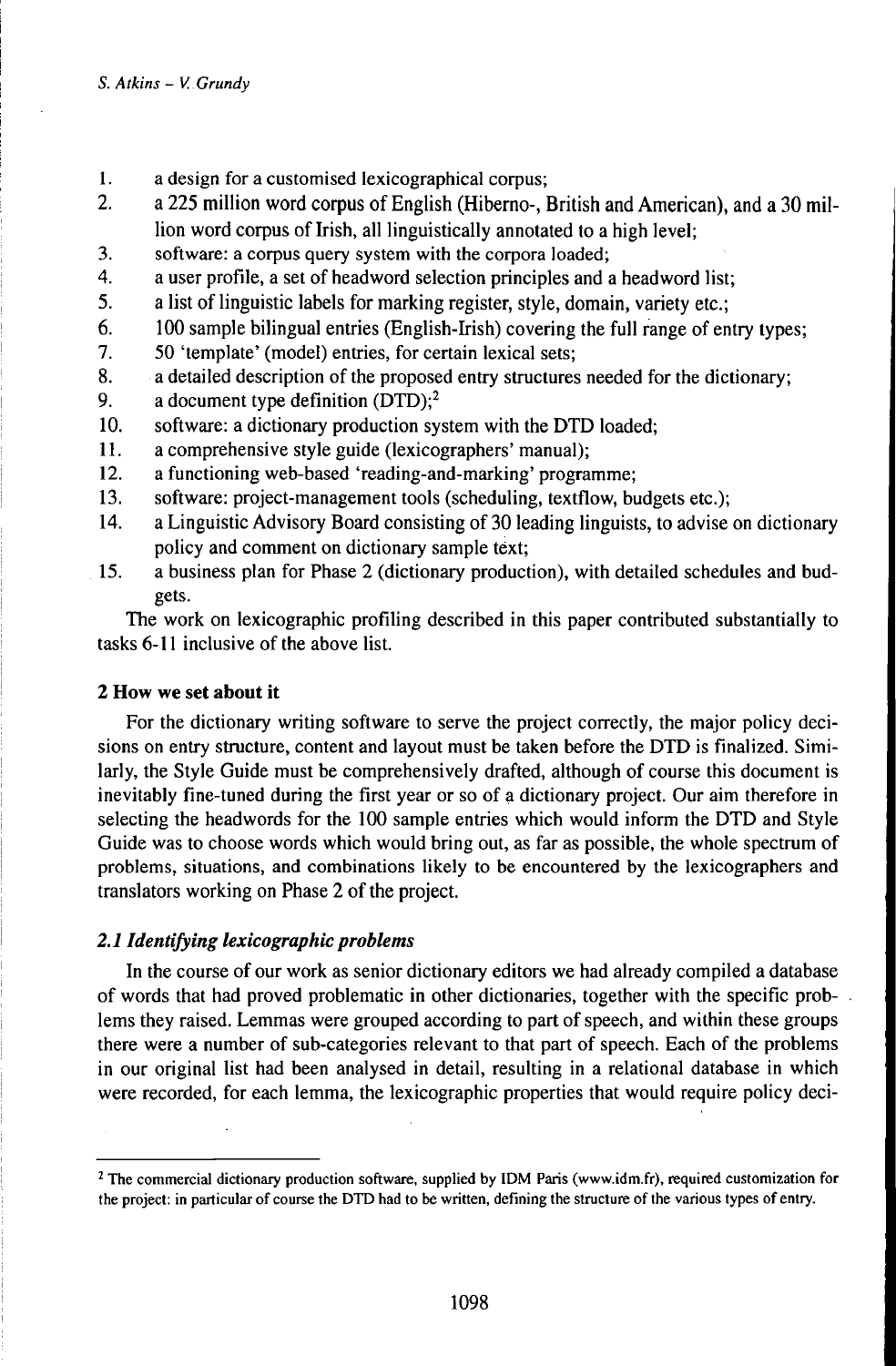sions for the dictionary macro- and microstructure. Table 1 shows some examples of the kinds of issue we recorded at this point.

| headword | issues                                                                                                                                                                                                                                                                                                                            |
|----------|-----------------------------------------------------------------------------------------------------------------------------------------------------------------------------------------------------------------------------------------------------------------------------------------------------------------------------------|
| bax      | homograph issues: whether or not to make different entries with homograph numbers<br>for the different core meanings of the lemma ('container', 'sport', 'botanical' etc.)                                                                                                                                                        |
| hox      | whether to organize the senses according to part of speech or according to meaning.<br>e.g. should box the noun, meaning "container", be located close to box the verb meaning 'put<br>into a container' and separate from the other noun box (the plant), or should all the noun senses<br>be grouped, then all the verb senses? |
| speck    | on instance of a type of word that always raises problems in bilingual dictionaries;<br>when used as itemizers. <sup>3</sup> such words often give rise to a plethora of translations according to<br>the noun itemized (speck of dast, speck of mud, specks of yellow etc.)                                                      |
| echo     | organization of multiple parts of speech (noun, modifier, verb), including<br>representatives of main subtypes of verb (intransitive, transitive, report verb) and wide range<br>of directional PPs.                                                                                                                              |
| echo     | participation in multiword expressions (cheer to the echo, echo chasiber, echo back-<br>etc.); where these should be shown (as headwords, nested headwords, within the entry in a<br>special section etc.)                                                                                                                        |
| tittle   | how to deal with not just the adjective but parts of speech that are notoriously<br>awkward to pin down in a bilingual entry (broad negative quantifier/determiner)                                                                                                                                                               |
| might    | as a modal verb, frequently raises problems of target-language equivalence; where no<br>direct equivalent exists, particular lexicographical strategies need to be developed (specially<br>adapted entry layout, discursive notes etc.)                                                                                           |

Table 1. Some of the issues noted in our survey

## 2.2 Classifying the problems

The structured data constituted a database of *lexicographic properties of lemmas* (henceforth the lemma properties database, or LPD), i.e. those properties that have an immediate impact on lexicographic decisions. We included in this database concepts from linguists such as Apresjan, Cruse, Fillmore, Lakoff, Levin and Mel'Ëuk, whose work in lexical semantics gave us a clearer view of what we had to do. An example is the use we made of Apresjan's seminal study of regular polysemy (see 4.2.2).

This allowed us to produce lexicographic profiles of words which we were considering as candidates for the 100 sample entries, and to select the final 100 headwords on a systematic basis, ensuring that most of the problems the dictionary team would come across in Phase 2 of the project had been tackled and solved in this preliminary stage.

## 3 The problems: principal microstructure decisions

The main microstructure issues on which decisions had to be taken are summarised in

<sup>&</sup>lt;sup>3</sup> This is Mel'Euk's 'Sing' lexical function; see Mel'Euk et al (1984/1988/1992)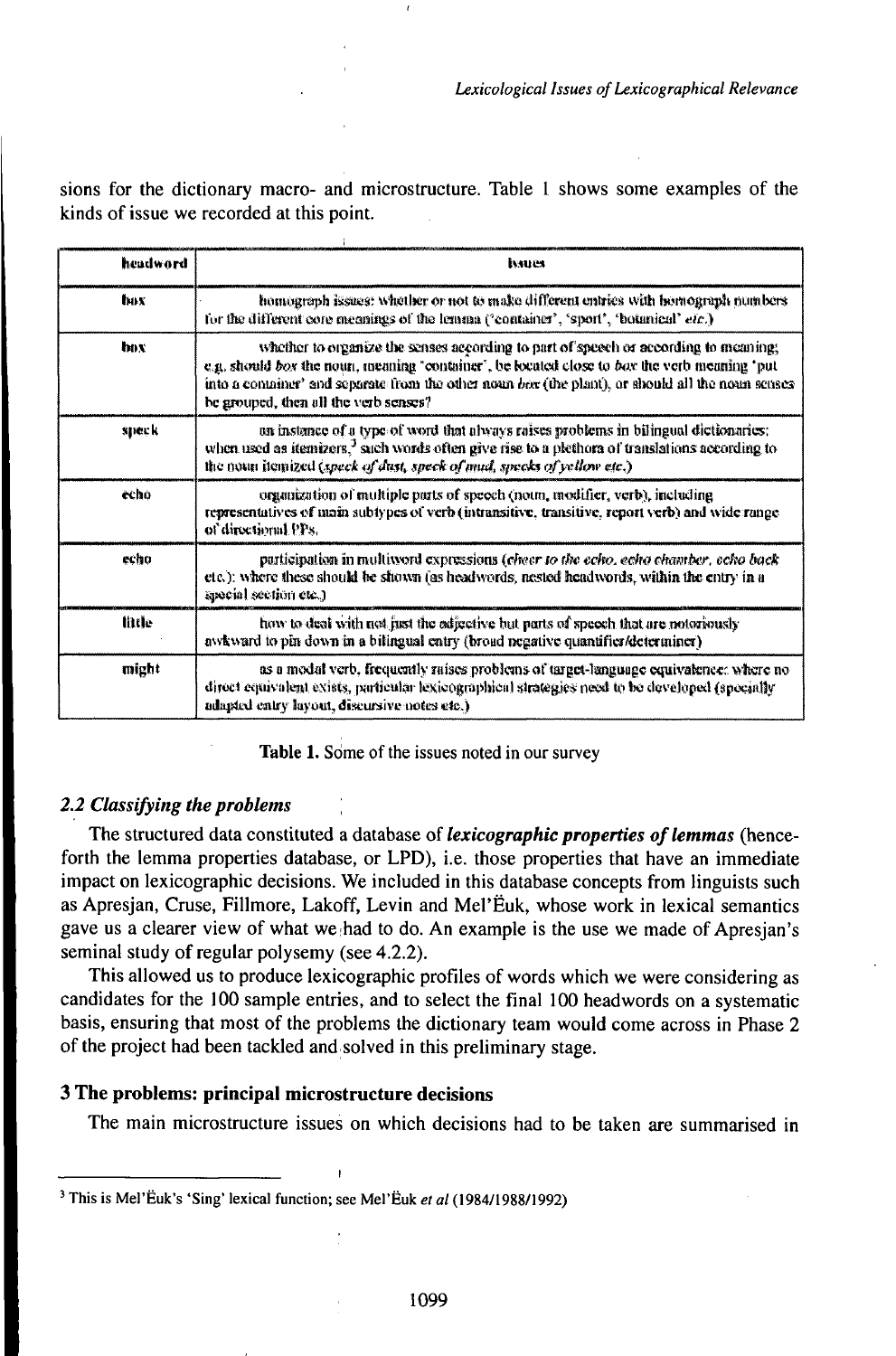this section: although our particular work was establishing the infrastructure for an English-Irish dictionary with a detailed user profile (and therefore focussing only on English), the decisions discussed here are relevant to every bilingual dictionary. We provided the publisher with seven batches of sample entries. Each batch focussed on one of the key issues listed below, and consisted of 12-15 entries and a discussion document offering alternative ways of handling the data and proposing our preferred method.<sup>4</sup>

## *3.1 High-level structural division oflexical entries*

This is the first decision regarding the overall microstructure organization: should the top-level organizing principle for grouping the various *lexical units<sup>5</sup>* of a lemma be (1) meaning or (2) part of speech? This is a decision which must be made very early in the planning phase because of its implications for the DTD.

### 3.2 Treatment of multi-word expressions and derived forms

How should multiword expressions (MWEs: essentially, compounds, phrasal verbs, idioms) and derived forms be dealt with within the microstructure and what principles could be established for deciding which types of MWE (if any) should be given headword status. An early decision is needed on this point too, in order to establish a basic DTD.

## *3.3 Treatment oflinguistic Uibels in dictionary anddatabase*

The actual types oflabel (domain, register, style, variety etc.) and the specific labels to be made available to the lexicographers were established separately. This batch of sample entries focussed on the circumstances in which a label should be used  $-$  in the initial sourcelanguage analysis, in the translation material, and in the final version of the dictionary entry - and those where some other type of indicating material would be more appropriate. The scope of the label, both in SL and in TL text, was also discussed.

## *3.4 Treatment ofIrish regional variants in dictionary anddatabase*

The issue here was to determine which regional vocabulary and syntactic variants should be included in the target-language material, how these should be labelled (if at all), and  $-$  in the absence of an accepted 'standard' Irish – whether there should be any prioritizing distinctions made among the various regional equivalents.

## *3.5 Function word entries: content, style and uiyout*

The main decisions here related to the words to be considered as 'function words' (in particular, the grey area of English adverbial and prepositional particles), and how *thefiinctional* equivalents in the target language should be set out and exemplified. The methodology de-

<sup>4</sup> Final decisions on all of these points were the responsibility of the publishing institution, Foras na Gaeilge.

<sup>&</sup>lt;sup>5</sup> This term is used as defined in Cruse (1986): essentially, a lemma in one of its meanings.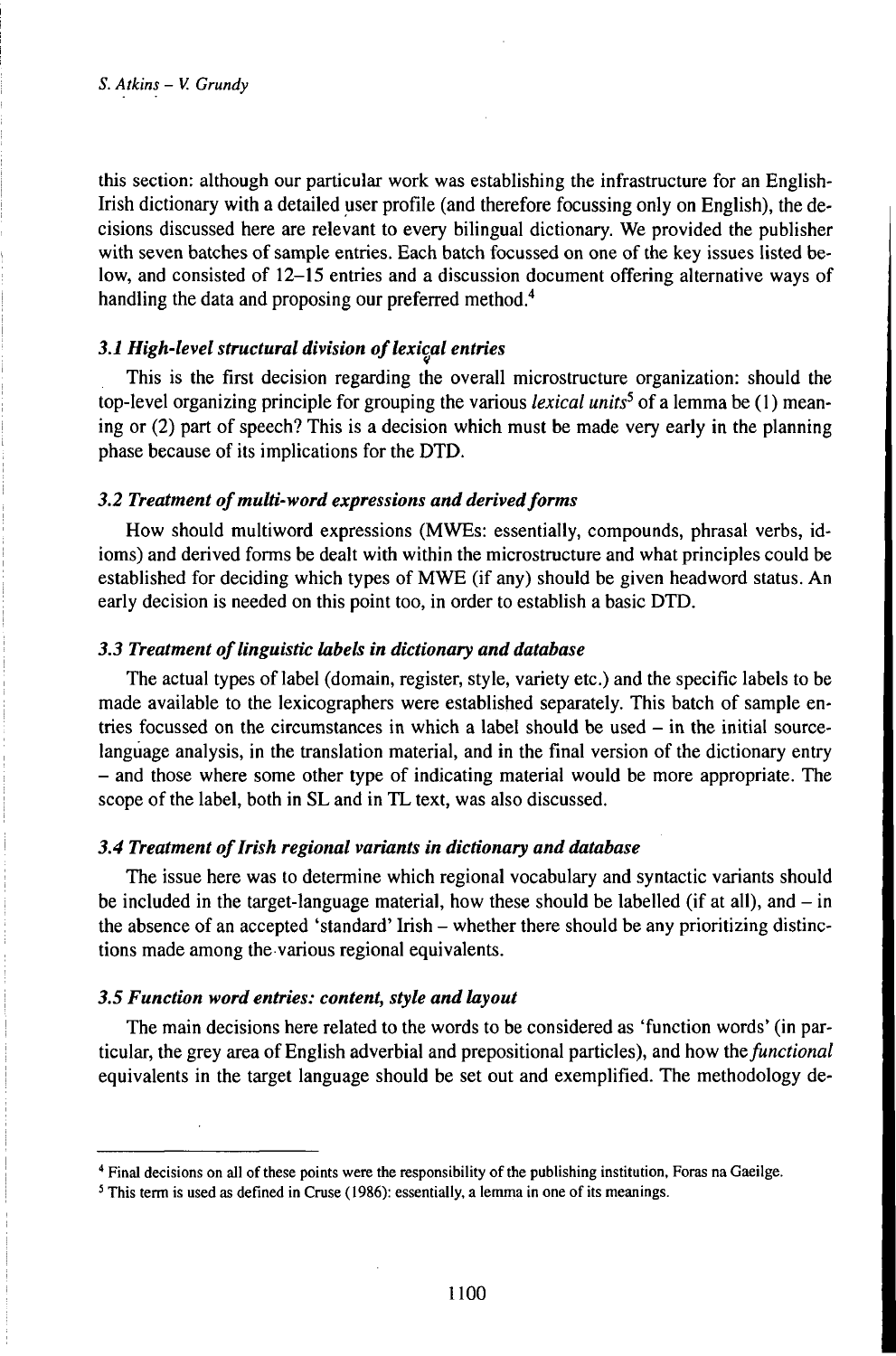vised for dealing lexicographically with *semantic* equivalence is not very helpful in such cases.

#### *3.6 MiscelUineous style issues*

This batch of entries dealt with problems not addressed elsewhere. Each of them impacted less critically on DTD design than those discussed in  $3.1 - 3.5$ , but nonetheless had to be accounted for in the Style Guide and DTD. They included dealing with abbreviations and acronyms, productive prefixes and suffixes, and contracted forms, as well as showing verbs with obligatory adjuncts, and resolving the various problems raised by nouns functioning as itemizers.

#### *3.71ssues rehiting to Irish equivalence*

The issues raised in this batch of entries are those which cause problems in every bilingual dictionary: source-language (SL) items with no direct target-language (TL) translation; those with partial semantic congruence, where either the SL item or the TL item is more specific than the other; instances where the denotational meaning of SL and TL items matched but they diverged along the axes of register, style, or pragmatic force etc.; the approach to finding equivalents of culture-bound encyclopedic items such as *Downing Street;* and in what circumstances a simple TL paraphrase of the SL item should be acceptable.

## **4 Analysing the problems: the lemma properties database**

The database is designed to be stored in Microsoft Access or a similar database package and to be queried on the basis of property type, actual property, or instantiating lemma. Still incomplete, it contains 27 classes of lexicographic properties, which account for 581 actual properties.

#### **4.1 Classes of lexicographic properties**

While some of these properties relate to the lemma (headword) itself, the great majority relate to specific parts of speech and therefore to the lexical unit (LU) rather than the lemma. The principal properties recorded about the lemma itself were:

• the various wordclasses of its LUs;

- its lexical form (simple word, prefix, abbreviation, hyphenated, multiword etc.);
- its corpus profile (corpus frequency, preferred text type, regional variety etc.);
- the labels needed for its lexicographic description (domain, register etc.);

• miscellaneous properties (monosemous, polysemous, with non-homophone homograph etc.);

- its participation in multiword expressions;
- its participation in regular polysemy types (see 4.2.2);
- its participation in a lexical set for which a model ('template') entry was envisaged.

The remainder of the properties in the database were recorded individually for nouns, verbs, adjectives, adverbs and function words and focussed on: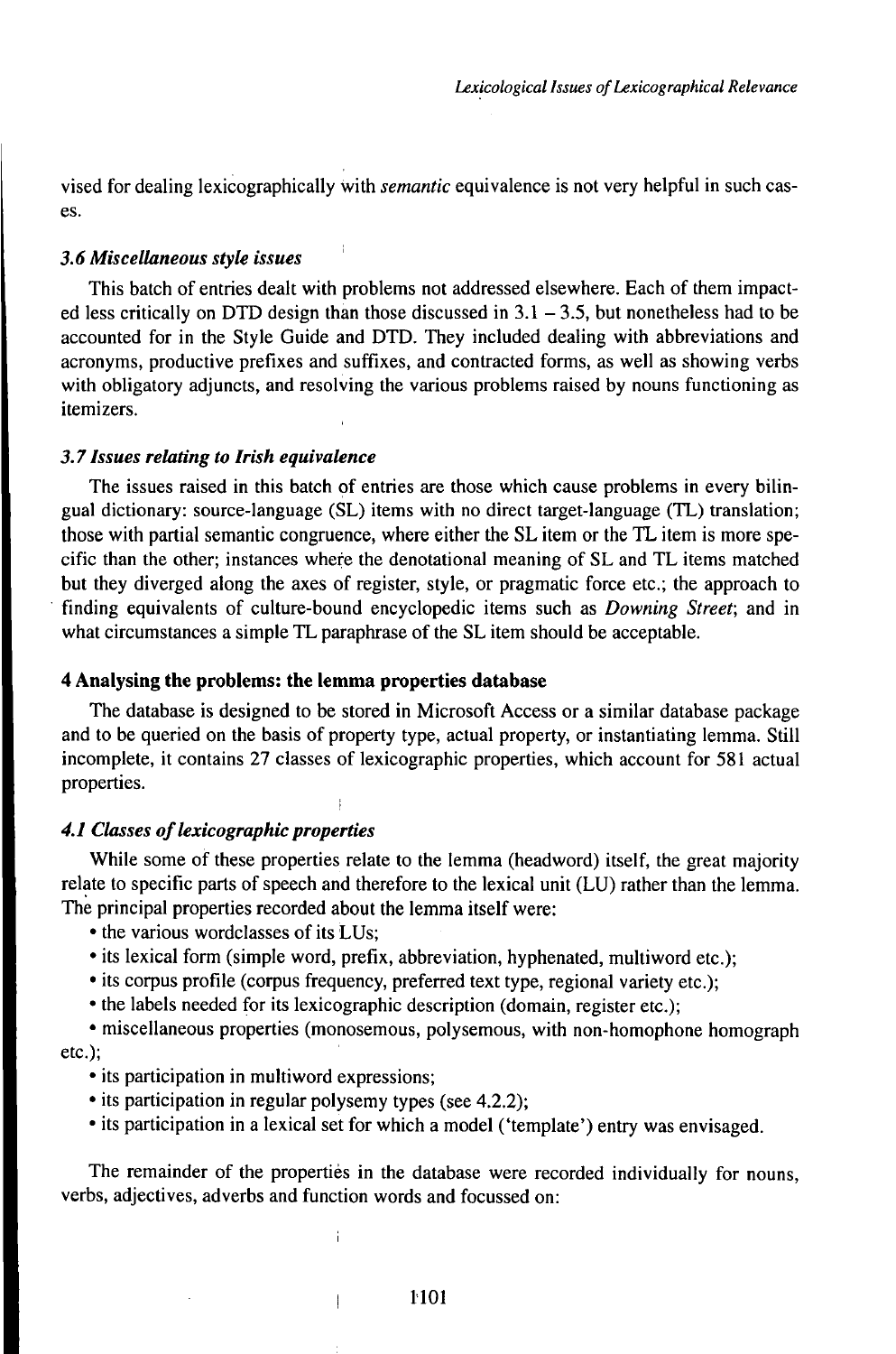• noun, verb etc. types (common/proper nouns; lexical, auxiliary, copular verbs and subtypes of these; gradable, ungradable etc. adjectives and adverbs);

· semantic classes (human, artifact etc. nouns; motion, sound etc. verbs; colour, sound, existential etc. adjectives; manner, degree, time etc. adverbs);

• morphological properties, both inflectional and derivational;

• syntactic properties (nouns that modify other nouns, nouns postmodified by an adverbial phrase, as in the journey home; the wide range of syntactic behaviour, especially complementation, of verbs, adjectives and adverbs);

• participation in Levin-type alternations (for verbs and nouns);

• some other miscellaneous properties for each part of speech.

## 4.2 Some examples of lexicographic properties

Examples of two of these classes follow: lexical form of the lemma (headword) and regular polysemy participant.

## 4.2.1 Properties relating to the lexical form of the headword

The lexical form  $-$  or variations on this  $-$  of the lemma raises issues of content and layout which impact on both macrostructure and microstructure. Some examples are shown in Table  $\overline{2}$ .

| property                                                    | <b>C.C.</b>                           | at headword                  | issue                                                                                                                                                                                                          |
|-------------------------------------------------------------|---------------------------------------|------------------------------|----------------------------------------------------------------------------------------------------------------------------------------------------------------------------------------------------------------|
| simple word                                                 | book, give,<br>France                 |                              | (standard headword)                                                                                                                                                                                            |
| abbreviation (initial<br>letters, pronxameed as<br>letters) | the EC, the<br>ВВС, НМД               | European, British,<br>weapon | Where will the full information be given? Will<br>there be cross-references? If the target language<br>has also an abbreviated form, will the full form of<br>the target language be included and if so where? |
| acronym (initial<br>letters, pronounced as<br>n word)       | Unesco, Nato                          | united, north                | (as for abbreviation above).                                                                                                                                                                                   |
| prefix (productive)                                         | anti-war, ex-<br>મગ્રદિ               | anti-, ex-                   | How to handle semantically rich prefixes which<br>may be attached to a wide range of words.                                                                                                                    |
| suffix (productive)                                         | talkfest,<br>additive-free,<br>พงฟะมห | $-$ fest, $-$ free $-$ shy   | How to handle similarly productive suffixes.                                                                                                                                                                   |
| multiword lemmas                                            | all right, in<br>spite of             | all, right, spite            | Should there be multiword headwords? If so,<br>define criteria for headword status. Docide how<br>(if at all) to show links with other headwords.                                                              |
| hyphenated word                                             | hroad-leafed,<br>Ropscared            | broad, leaf, flop,<br>éá r   | How to handle compounds (hyphenated or non-<br>hyphenated) – as headwords? Secondary<br>headwords? Defined? Not defined? etc.                                                                                  |
| has variant spelling                                        | ahmuniam<br>/aluminum                 | aluminium                    | Should both versions have headword status or<br>should one variant be given within the entry for<br>the other? If two headwords, where should the<br>information be given?                                     |

Table 2. Issues raised by the lexical form of the lemma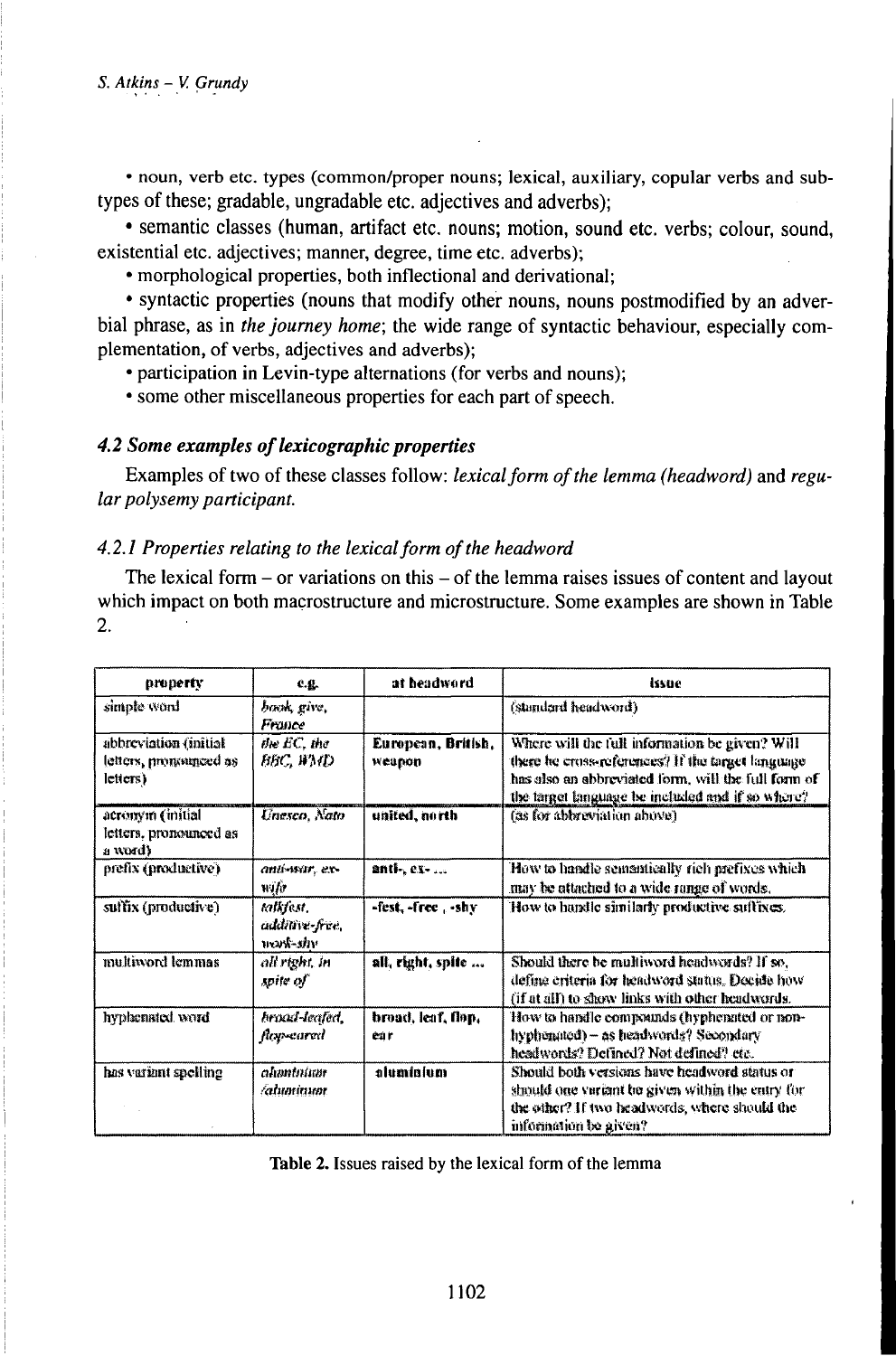## 4.2.2 Properties relating to regular polysemy relationships

This class of properties is very large (163 items): it was compiled initially on the basis of Apresian's work (see Apresian 1973), and expanded as other instances of the phenomenon surfaced in our analysis. This property does not generate lemma-specific problems. However, the identification of types of regular polysemy allows the Style Guide to include instructions on how to deal with headwords which participate in each particular type of relationship, making the overall approach to this aspect of the lexicography much more consistent. Table 3 contains a very short extract showing some types of regular polysemy.

 $\alpha$  ,  $\alpha$  ,  $\alpha$ 

| property                                            | instantiating lemmas                       | <b>C.H.</b>                                                     |
|-----------------------------------------------------|--------------------------------------------|-----------------------------------------------------------------|
| container n->contents n                             | box, tin, can, pocket, bog,<br>phíal, cuse | • six baxes on the floor<br>he ato the whole box himself        |
| container n->amount n                               | box, glass, phial, case                    | six sherry glasses<br>* add half a glass of wine                |
| container n->to place in<br>container vt            | packet, box, can, tîn                      | she had some money in her pocket<br>he pocketed the change      |
| dance n->dance-music n                              | tango, quickstep, reel                     | $\bullet$ 1 in learning the tange<br>they played several tangos |
| dance needs that dance vi-                          | tanga, quickstep, foxtrat                  | * I'm learning the tango<br>they tangeed round the room         |
| fruit of plant $n$ ->plant $n$                      | raspberry, apple,<br>orange, strawberry    | * a bout of raspberries<br>$^{\bullet}$ a field of raspberries. |
| free $n \geq$ its wood $n$                          | oak, cedar, elm, pinn,<br>makogany         | three old pines behind the house<br>table made of pine          |
| tree / wood n->of the<br>colour of that wood it mod | mahogany, wabut, oak, yew                  | * made of mahogariv<br>the rich mahogany of her hair            |
| animal no its fur or skin n                         | mink, squirrel, fox, leopard,<br>erocodile | a lake full of crocodiles<br>a crocedile handbag                |

Table 3. Some types of regular polysemy recorded in the database

## 5 Solving the problems: lexicographic profiles

A list was drawn up of over 400 lemmas known to be problematic, each lemma was checked against the appropriate property classes and its lexicographic profile was extracted. Our aim was to collect words as disparate as possible with regard to all aspects of inherent properties and corpus use, thus ensuring policy decisions on as many as possible points of macrostructure and microstructure. One example suffices, that of echo.

## 5.1 Case study: lexicographic profile of echo

Table 4 contains the lexicographic profile of the lemma echo, drawn from our database. The order in which the properties are listed has no significance. These profiles help to ensure that the words chosen as headwords of sample entries cover as many issues as possible. The implications for dictionary entry structure of most of these properties are for the most part transparent, but an explanatory note has been included where there could be some confusion.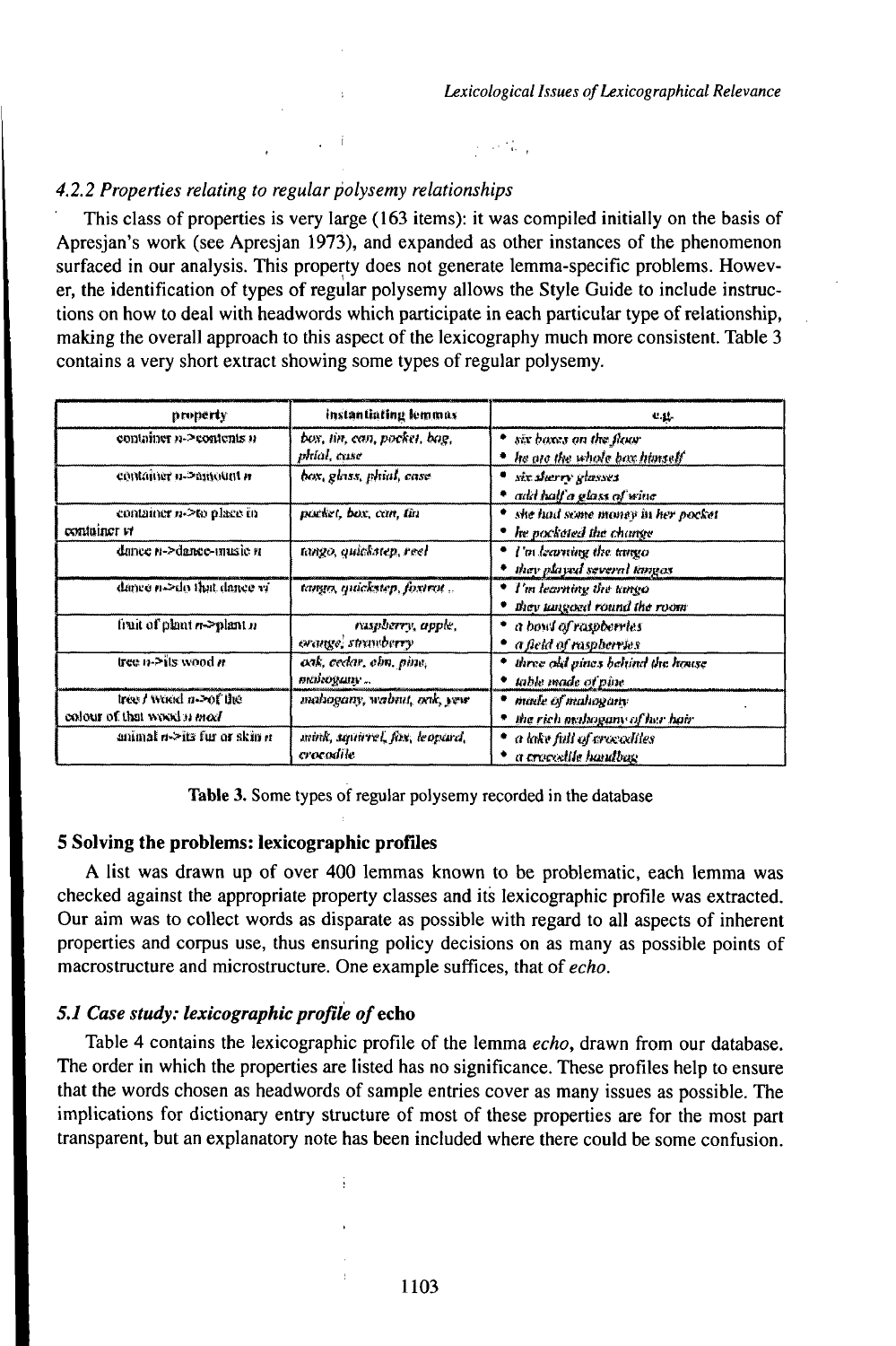|                | property                                             | of lemma echo                                                                                  | note on policy decision                                                                                                                                                                                           |
|----------------|------------------------------------------------------|------------------------------------------------------------------------------------------------|-------------------------------------------------------------------------------------------------------------------------------------------------------------------------------------------------------------------|
| $\mathbf{1}$   | lexical form: simple<br>word                         |                                                                                                |                                                                                                                                                                                                                   |
| $\overline{z}$ | corpus profile <sup>6</sup> ; mw<br>frequency: lemma | 30.65 per million words                                                                        | Frequency and ranking of lemmas and LUs can<br>affect the depth of treatment, particularly in<br>learners' dictionaries.                                                                                          |
| Ĵ.             | corpus profile:<br>frequency rank: noun              | 5089                                                                                           | echo is the 5089 <sup>cs</sup> most frequent noun in the<br>corpus (see note above)                                                                                                                               |
| 4              | cornes profile:<br>frequency rank: verb              | 3581                                                                                           | scho is the $3581st$ most frequent verb in the<br>corpus (see note above)                                                                                                                                         |
| s.             | belongs to a 'word<br>family'                        | echoing adjective<br>(echoing footsteps)                                                       | Morphologically related headwords can<br>influence treatment of a lemma.                                                                                                                                          |
| 6              | polysemous lemma                                     | several dictionary senses e.g.<br>1) his voice echoed<br>2) I echo these sentiments            | Relates to sense ordering, also hierarchical or<br>non-hierarchical sense numbering etc.                                                                                                                          |
| 7              | $p-c-s = noun$                                       | Can you hear the echo?                                                                         |                                                                                                                                                                                                                   |
| 8              | $p-0-s = vctb$                                       | His voice echoed down the hall.                                                                |                                                                                                                                                                                                                   |
| 9              | noun subtype: count<br>noun                          | sending out sounds and<br>listening to the echoes                                              | Subtypes of noun relate to decisions on p-o-s<br>markers in dictionary, e.g. ne, m                                                                                                                                |
| 10             | noun subtype:<br>uncount noun                        | using string sections and lots<br>of echo to make records that<br>appealed to older listeners. | See note at 9.                                                                                                                                                                                                    |
| Ħ              | noun syntax: (head of<br>NP) subject of VP           | The unexpected echo startled us<br>all.                                                        | Making sure all syntactic possibilities are<br>covered: some nouns rarely or never occur in<br>this position, and this must be noted where<br>relevant.                                                           |
| ŧ2.            | noun syntax: (head of<br>NP) object of VP            | We heard a loud echo.                                                                          | See note above at 11.                                                                                                                                                                                             |
| ŧ3             | noun: semantic<br>frame <sup>3</sup> ; sound         | We heard a load echo.                                                                          | This is a concept from frame semantics; see<br>Atkins et al (2003) and Fillmore et al (2003).<br>Noting the semantics helps to ensure that the<br>sample headwords are as disparate as possible.<br>semantically. |
| 主席             | noun: semantic<br>frame: becoming<br>avare           | It was an echo of former<br>happiness.                                                         | See note at 13.                                                                                                                                                                                                   |
| 15             | noun: morphotogy:<br>plural in -ex                   | есінж                                                                                          | How to show source language plurals in the<br>dictionary.                                                                                                                                                         |
| ю              | noun: morphology:<br>verb-derived zero<br>laminut    | Wit will echo<br>(2) hear an echo                                                              | See Levin (1993). Check if relationship hokis<br>across semantically distinct LUs, Policy on how-<br>to handle this if so and if not.                                                                             |

<sup>&</sup>lt;sup>6</sup> Statistics taken from the British National Corpus (www.natcorp.ox.ac.uk/).

<sup>7 &</sup>quot;Semantic frames are schematic representations of situation types (eating, spying, removing, classifying, etc.) together with lists of the kinds of participants, props, and other conceptual roles that are seen as components of such situations." FAQs on FrameNet website, www.icsi.berkeley.edu/~framenet/. See also Fontenelle (2003).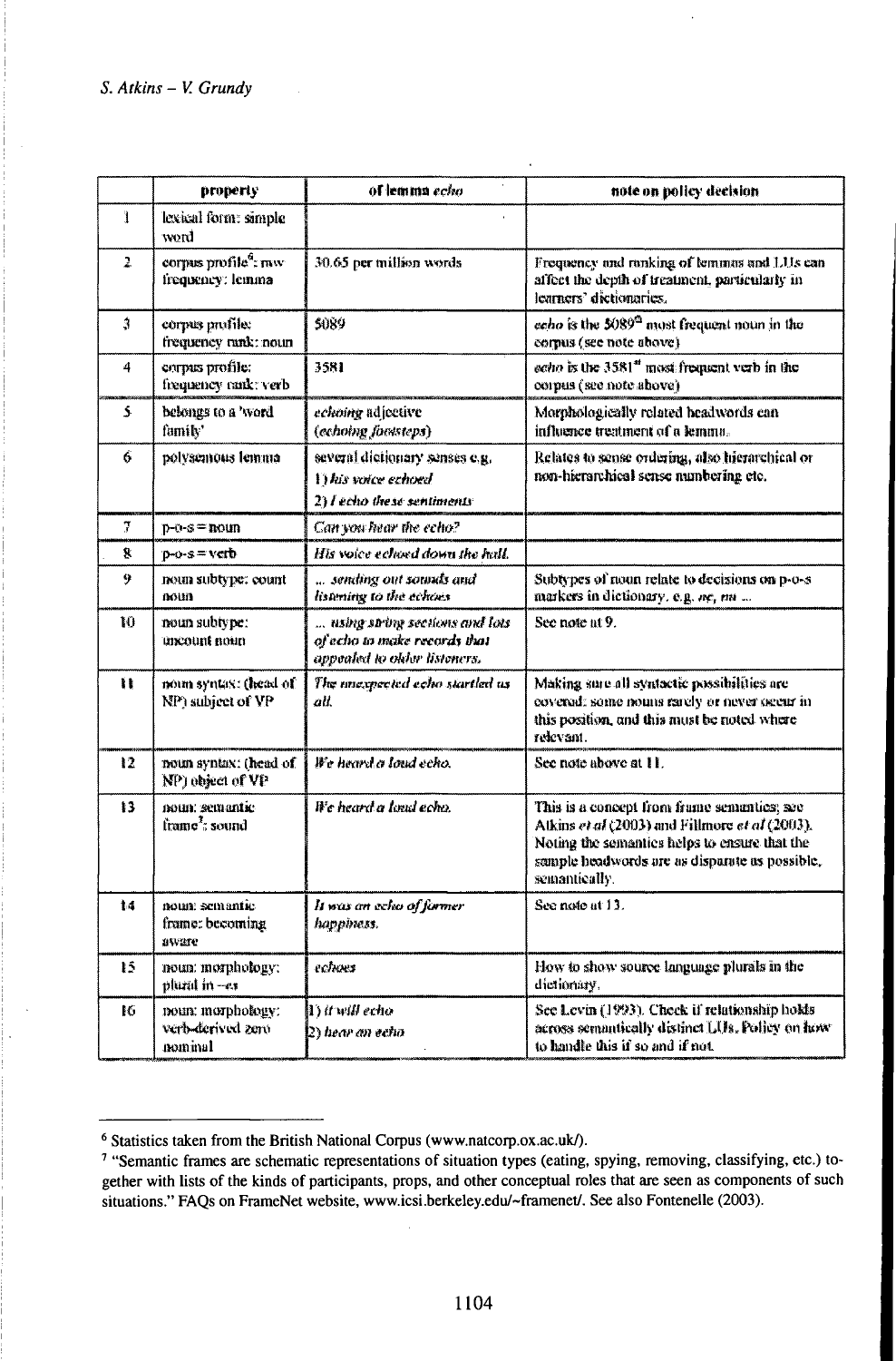$\mathcal{L}$ 

 $\sim$ 

 $\ddot{\phantom{a}}$ 

|    | property                                                                | of lemma echo                                                                   | note on policy decision                                                                                                                                                         |
|----|-------------------------------------------------------------------------|---------------------------------------------------------------------------------|---------------------------------------------------------------------------------------------------------------------------------------------------------------------------------|
| 17 | noan is element in<br>MWE                                               | eciso chamber<br>to cheer to the echo                                           |                                                                                                                                                                                 |
| 18 | in MWE type, idiom.<br>morpho-syntactic<br>tlexible                     | cheered/cheering to the echo                                                    | How to show flexibility (or not) of MWEs.                                                                                                                                       |
| 19 | in MWE type:<br>сотроине поит                                           | echo chamber, pluni echo<br>chambers .                                          | How to handle plural of compound nouns; here<br>the pland marked on 2 <sup>nd</sup> component, but some<br>compound nouns (e.g. court martial) mark<br>plural on 1st component. |
| N  | noun: metaphorical<br>extension                                         | wacanny echoes of past events.                                                  | How to handle productive use of metaphor in<br>language, yielding uses which are not 'set'<br>enough to be treated as dictionary senses. See<br>Lakoff & Johnson (1980).        |
| 21 | verb subtype:<br>mmansitive                                             | The shot echoed across the<br>valley.                                           | Subtypes of verb relate to decisions on p-n-s<br>markers in dictionary, e.g. $vt$ , vi, vii,  How to<br>deal with transitivity/ intransitivity in entry<br>lavout.              |
| 22 | verb subtype:<br>transitive                                             | He echoes this view.                                                            | See note above at 21.                                                                                                                                                           |
| 23 | verb subtype:<br>reporting verb                                         | "Because of the play?" he<br>echond mockinghe                                   | See note above at 21.                                                                                                                                                           |
| 24 | verb semantic frame:<br>sound                                           | The sound echoed round the<br>romu.                                             | See note at 13.                                                                                                                                                                 |
| 25 | verb: semantic frame:<br>communication                                  | I am happy to echo those<br>sentiments.                                         | See note at 13.                                                                                                                                                                 |
| 26 | verb: morphology:<br>weak vb<br>-es, -ing, -ed                          | echoes, echoed, cehoing-                                                        | How to show verb inflections, which type to<br>include, and which to consider default.                                                                                          |
| 27 | verb : metaphorical<br>extension                                        | We painted the beams grown to<br>echo the colour of the furniture.              | How to handle metaphorical meaning extensions<br>which are not 'set' enough to be treated as<br>dictionary senses. See Lakoff & Johnson (1980).                                 |
| 28 | verb: in alternation:<br>swarm: X verbs in Y<br>-> Y verbs with X       | 1) their valces echoed in the hall<br>[2) the hall echoed with their<br>havices | See Levin (1993).                                                                                                                                                               |
| 29 | verb is element in<br>MWE type: phrusal<br>verb - V+ADV<br>intransitive | The sound ricocheted off the<br>walls and <u>echoed back</u> .                  | How to handle intransitive verb $+$ particle<br>pluasal anits.                                                                                                                  |
| 30 | verb is element in<br>MWE type: phrasal<br>verb» V+ADV<br>transitive    | The stage but <u>echaes back</u> the<br>public voice.                           | How to handle transitive verb + particle phrasal<br>units.                                                                                                                      |
| 31 | label type; domain:<br>telecommunications                               | There's an acho on the line.                                                    | A labelling policy is essential, together with a<br>list of agreed labels and how they will be used.                                                                            |

 $\frac{1}{4}$ 

Table 4. Lexicographic profile of echo

ĵ.

 $\frac{1}{2}$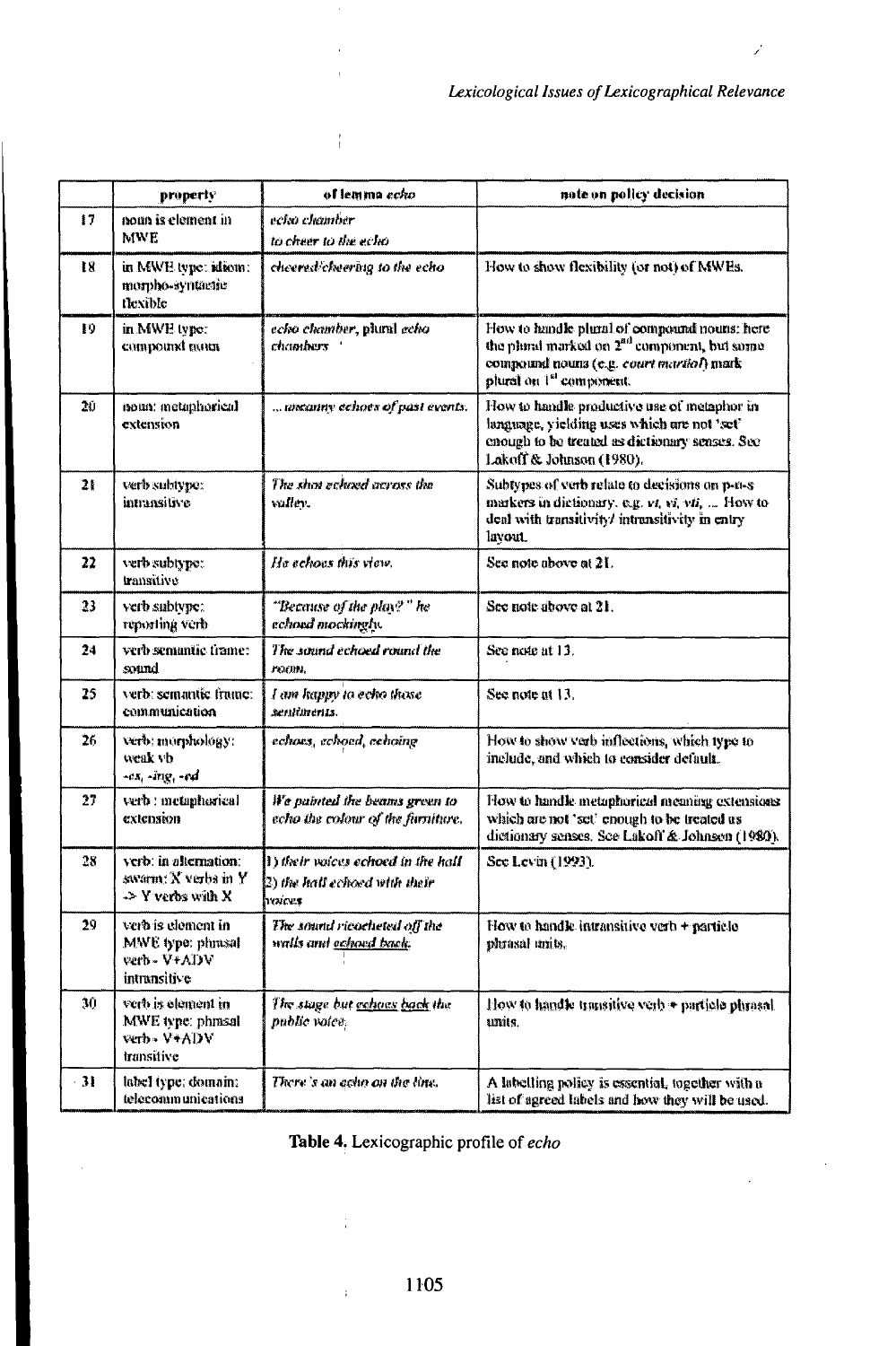### 6 Applying lexicographic profiles

The lexicographic profiles of the 100 headwords selected for the sample entries generated principled decisions on the type of information to be included in the dictionary entry, how that information was to be shown, how different types ofentry were to be structured and how the information types fitted together to make up that structure. From there, we were able to go on and establish the DTD and write the Style Guide.

# *6.1TheDTD*

The DTD defmes the structure of the different types of entry in the dictionary, and the use of the lemma properties database in the selection of sample entries enabled us to write the DTD with a high level of confidence that no major issue had been overlooked.

Every aspect of the lexicography of each headword was thoroughly studied: for instance, our analysis of different multiword expressions led us to conclude that – in this one-volume print dictionary - we needed to retain <sup>a</sup> good deal of flexibility with regard to the status of compounds. Thus, in the DTD, a Compound Container can contain essentially the same structure as a full lexical Dictionary Entry, allowing lexicographers at the final stage of editing<sup>8</sup> to decide (on the basis of the Style Guide) whether a specific compound should be given headword status or shown within the body of an entry, as this DTD extract<sup>9</sup> shows:

<!DLBMENT DEnt HwdGp, (SonBlk | FwkMWEBlk | PhrVBlk | UsgNotoCnt |  $XRefCnt$  | FwkSenCnt | RegVarNoteCnt | COMMENT)\*) > <!BLEMENT CpdCnt (CpdGp, (SenBlk | FwkSenCnt | UsgNoteCnt | XRéfCnt | COMKEHT)\*) *<sup>&</sup>gt;*

### *6.2 The Style Guide*

On the basis of a comprehensive sampling of headwords participating in multiword constructions, the Style Guide contained quite explicit guidelines on how to handle these, as is shown in the following extract from the manual used by editors compiling the bilingual entry:

## 14.8 **Compounds** - nouns

In the framework, all compounds associated with a headword are contained in the CPDBIk within the MWEBL, You should consider each carefully. All those that merít full compound-headword status according to the principles discussed above CPDBIK within the MWEBIK. You should consider each carefully. All those that<br>merit full compound-headword status according to the principles discussed above<br>should be promoted to full headword entries and treated separatel should be promoted to full headword entries and treated separately as such<br>'CodEnt). Any that do not should be subsumed in the modifier sense within the main entry.

<sup>8</sup> The three stages ofediting were (1) initial source-language analysis, recorded in a database ("the framework"); (2) target-language translations added to database; (3) extraction from this material of the polished bilingual entry.

<sup>&</sup>lt;sup>9</sup> The abbreviations CPDBlk etc. are labels used to define elements of entry structure in the DTD and to signpost them in the dictionary editing software.